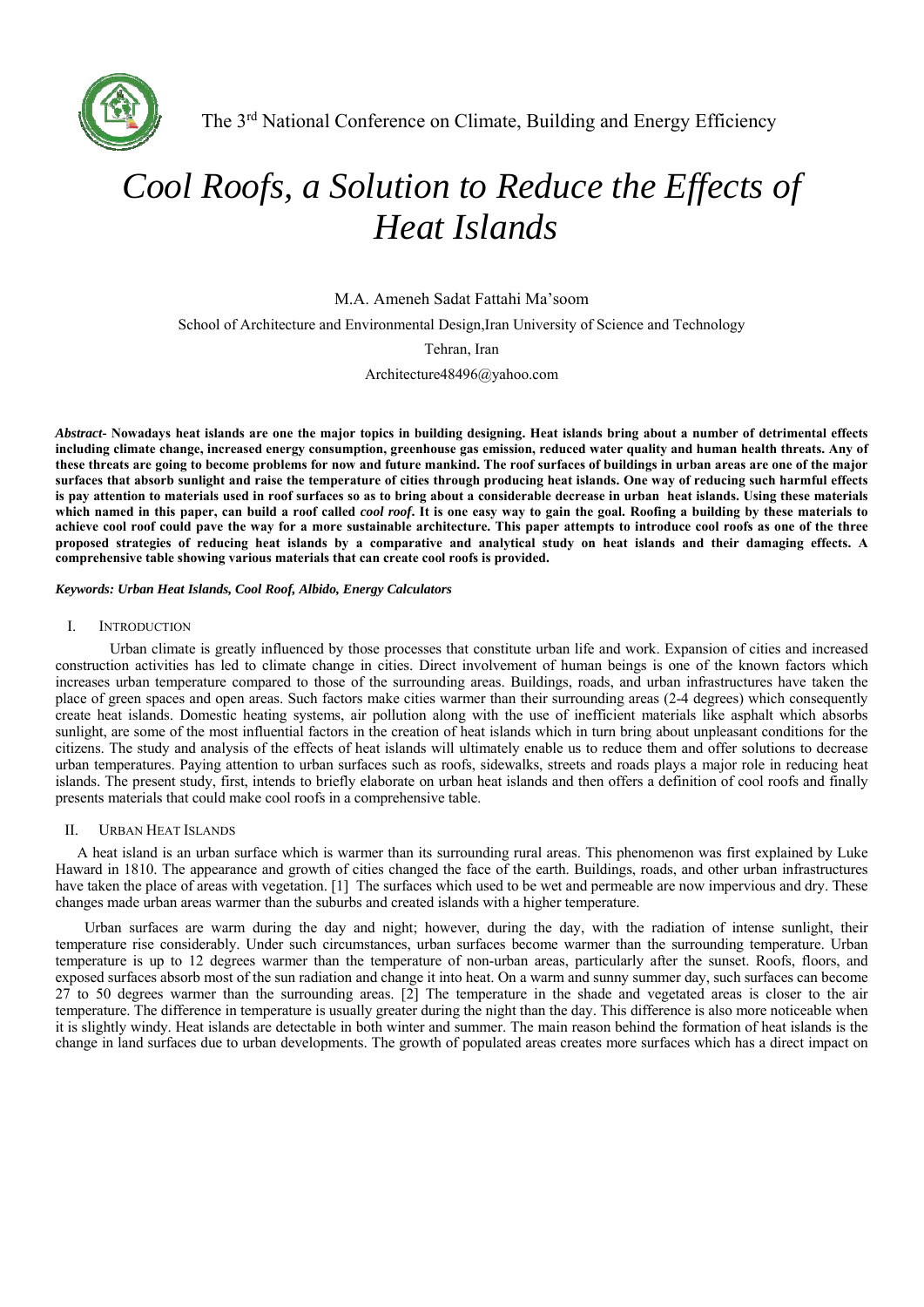

the average temperature. Apart from this impact on the temperature, heat islands can slightly affect the climate by giving rise to changes in local wind patterns, cloud and fog formation, and variation in humidity and precipitation. [1]



Some of the other negative effects of heat islands are as follows:

**The increase in the consumption of energy:** Higher temperature in summer is accompanied with an increase in the demand for energy for cooling purposes. Such an increase puts more pressure on grid during peak power consumption. Heat islands are responsible for 5 to 10 percent of peak electricity demand for domestic cooling purposes. [3]



**The increase in greenhouse emission and air pollution:** Sun, as the only source of heat outside the earth, emits short-wave visible rays and ultraviolet radiation to the earth. Approximately 25% of the sun's radiation is absorbed by the atmosphere and another 25% is reflected by the upper level clouds back into the space. The earth absorbs the rest of solar radiations and becomes warm. The earth radiates a significant amount of energy received from the sun back to the outer space. But since the earth is much cooler than the sun, the energy reflected back to the space is much weaker. According to Stefan-Boltzmann's law, such rays are radiated in the form of infrared (heat) rays.

Greenhouse gases such as water vapor, carbon dioxide, methane and nitrous oxide, capture radiated infrared rays from the earth's surface. Earth's atmosphere acts like the greenhouse glass, allowing the short-wavelength rays enter but stopping long-wavelength rays from leaving.

This process increases the temperature of the atmosphere and is called the greenhouse effect. The earth's temperature (having an average degree of 15 centigrade) is 33 degrees warmer when encircled by the atmosphere. [3] Having said this, it could be inferred that the increase in energy demands generally increases air pollution and greenhouse emissions caused by power plants.

**Health threats:** heat islands can have a direct and indirect impact on the health and social welfare of the citizens. Polluted warmer days and nights are more likely to cause general discomfort, respiratory problems, fatigue, heat stroke and heat casualties. Just in America almost 1000 people annually die of intense heat. [3]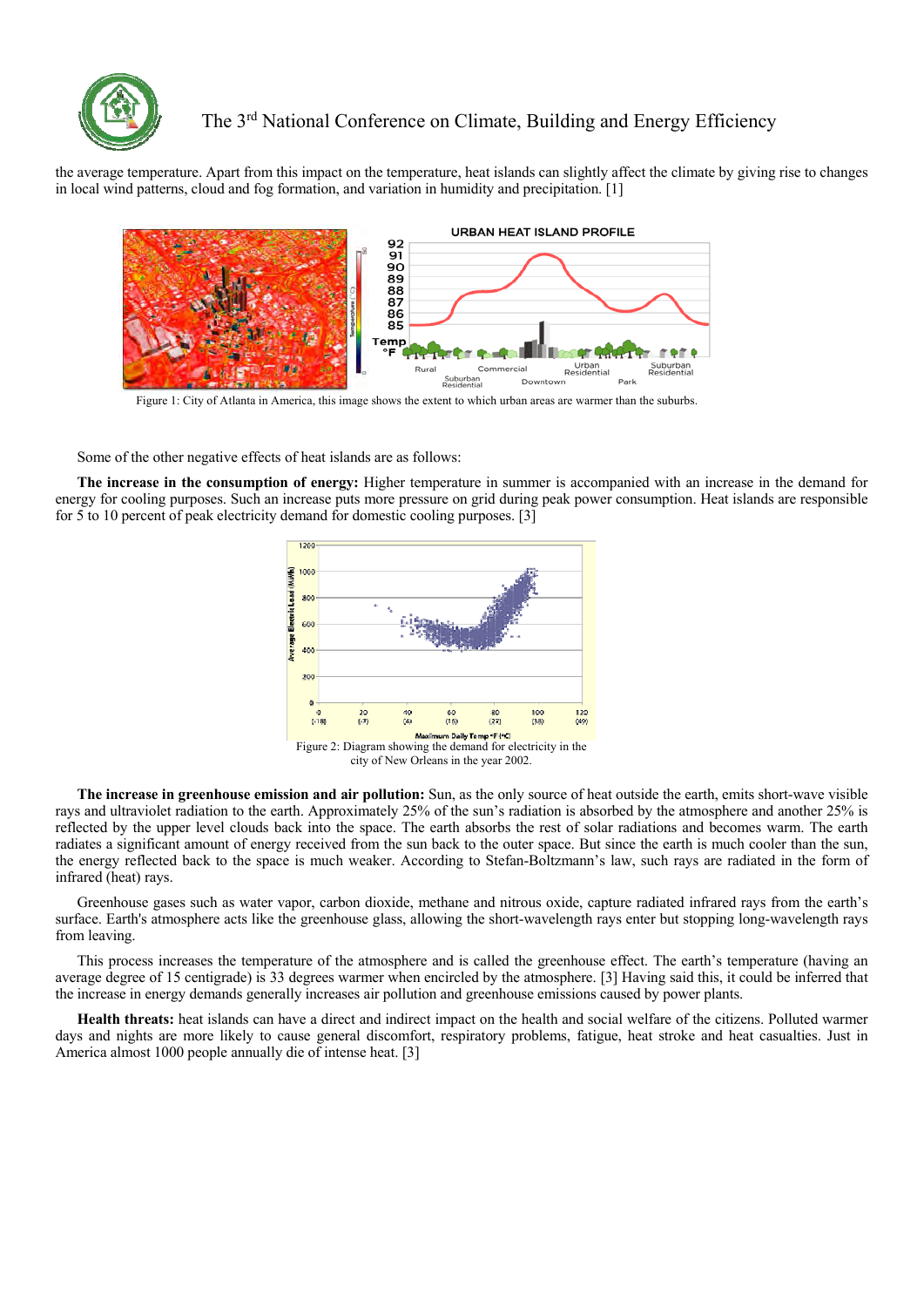

**Deterioration of water quality:** hot surfaces and roofs transfer the excess heat to the flood drainage pipes and increase the temperature of the water. This warmer water flows into streams, rivers, lakes, and ponds. Rapid temperature changes can endanger aquatic ecosystems. In order to reduce such negative effects, many countries have adopted four main strategies whose effectiveness depends on factors which might or might not be under the control of human beings. These include climatic conditions of the region, topography, geology, etc. As for the rest, it is recommended that urban designers and organizers follow efficient energy saving strategies in landscaping, land use, and building materials. Urban heat island reduction strategies include:

- Increasing trees and vegetation
- Installing green roofs
- Installing cool roofs
- Using cool floors

Using any of these strategies or a combination of them will reduce air pollution, environmental contamination, greenhouse emissions, energy consumption, solid waste production, and heat casualties. Furthermore, improving the quality of water and controlling floods will result in the protection of living creatures and greater durability of surfaces which in turn cuts back on maintenance. [4] The owners of buildings and their residents can also enjoy a plethora of financial benefits. Using cool surfaces could be regarded as a comprehensive strategy to reduce weather temperature which in turn significantly reduces the adverse effects mentioned above.

As it was noted earlier, roofs and floors are exposed to sunlight more than other urban structures and which make them considerably hotter. According to the radiation distribution diagram, a large portion of the radiation spectrum consists of infrared radiation which turns into heat once it hits roofs and floors. On a sunny summer day, such surfaces can become by 27 to 50 degrees warmer compared to their surrounding areas. The most effective way to prevent such a phenomenon is to reflect more sunlight back to the space. [1]

### III. COOL ROOFS

In an urban area, approximately 25% of surfaces are roofs and almost 90% of them are dark colored. Many of the existing roofs absorb a great amount of sunlight into the building and reflect only about 10 to 20 %. Temperature of dark roofs can rise from 50 to 80 degrees. [5] The effects of this phenomenon include:

- More energy demand for cooling devices during the peak energy consumption
- An increase in the costs of energy
- Reduction of residents' comfort and welfare
- Increase of air pollution due to urban heat islands
- Acceleration of roofing material erosion



Figure 3: Thermal diagram of Chicago City hall. On a typical day, the green roof of the City Hall is about 40 degrees cooler than the surrounding areas.

Cool roof is considered to mitigate such negative effects because instead of transferring the heat into the building, it reflects the sunlight back to the space and keeps the temperature of the building stable. "Cool World Program" is the basis of such studies which is planned by the department of heat island at Technologies of Environmental Energy Union at Lawrence Berkeley National Laboratory and the University of California in 1980. In the 1990s, manufacturing various products related to cool roofs in different residential,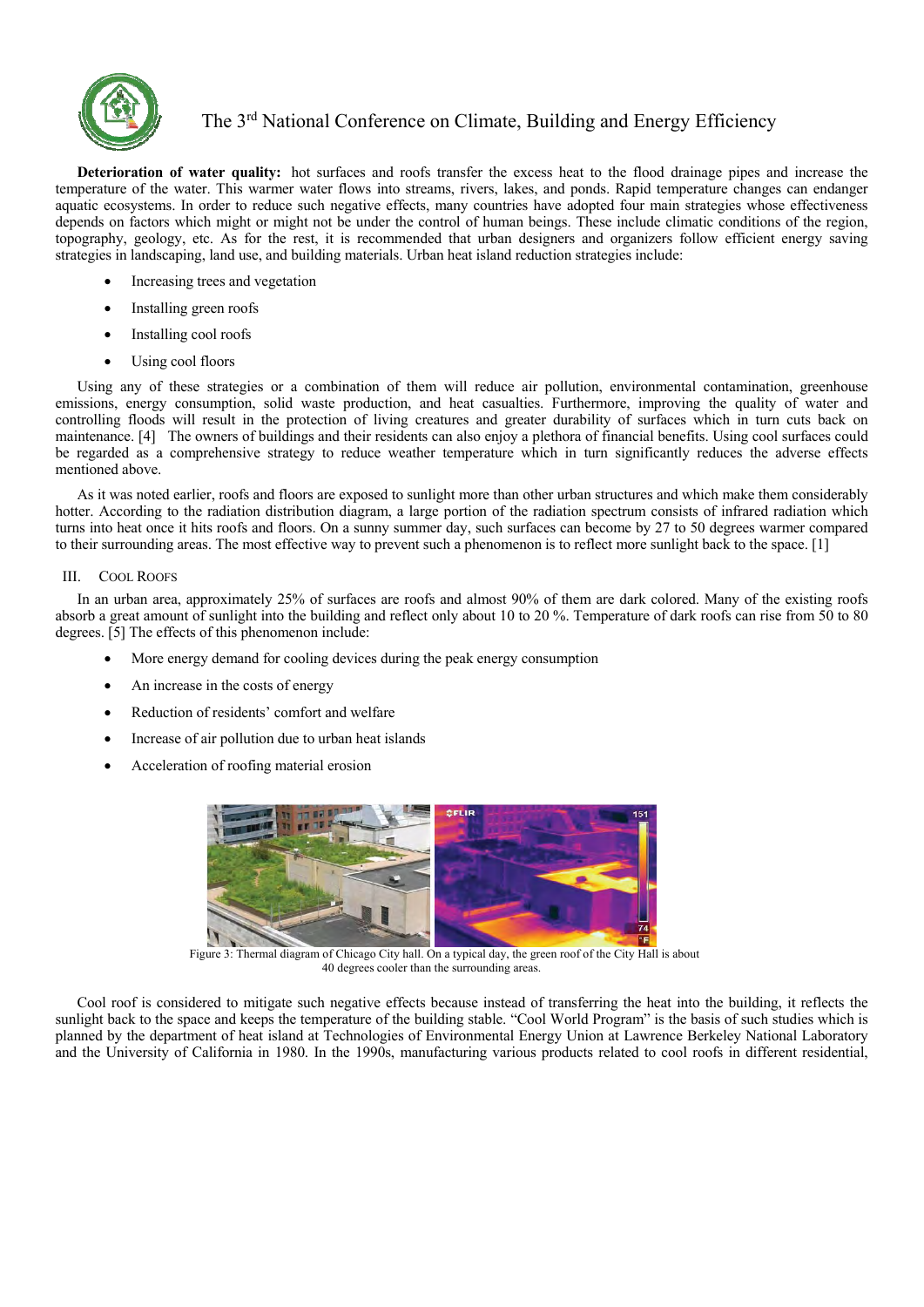

industrial, and commercial fields greatly flourished. In 2001, products and companies associated with cool roofs were granted different quality awards. From the very same year, cool roof award qualification became a criterion based on which LEED quality award was granted. Also, in order to encourage people, some countries like the United States have allocated financial credits to those families who wish to change their roofs. Since then a variety of laboratory and research projects have been carried out to achieve the main objective of reducing harmful effects of heat islands. [1]

### IV. ADVANTAGES OF COOL ROOFS

Using cool roofs in buildings has a lot of direct and indirect advantages. Direct advantages concerns short-term immediate and noticeable effects. For instance, by installing cool roofs, heat absorption of a building immediately lessens because their temperature can only rise 5 to 14 degrees. Other direct advantages may include: reducing the costs of ventilation and cooling systems and maximizing their durability; reducing roofs maintenance costs and increasing their durability; preventing roof reconstruction and reducing solid waste and finally creating beautiful roofs which are quite efficient. Indirect benefits on the other hand, are those which appear in the long run. Reducing the negative effects of urban heat islands and global warming, reducing greenhouse emissions and pollution, increasing residents' comfort, ecology sustainability by transforming a house into a green house, and finally saving about 7 to 15% energy for future use during summer all refer to indirect advantages. [5]

 In an article published in the Journal of Climate Change by Berkeley Lab in 2009, it was stated that reconstruction of roofs, floors, and streets with cool roofing materials decreases carbon dioxide emissions (which is the result of global warming) by 44 billion ton meters (1 ton meter=1000 kg). Furthermore, the replacement of conventional roofs with cool ones, and the use of reflective materials or even white coat of paint reduce 20-30 percent of energy consumption in cooling systems and lower the temperature of summer days as well. An investigation conducted in Texas in 2001 yielded surprising results according to which replacement of black rubber roofing material with white vinyl cover led to 23 degree temperature reduction of the roof (from 75 to 52 degrees)and 11% reduction of energy consumption in cooling systems. [1] Another similar study in the same year revealed that replacing conventional roofs with cool roofs and using plants in a metropolis like Toronto in Canada saved up to 11 billion dollars in energy costs.



Figure 4: different roofs using cool roofing materials (such as clay and metal covers) to have maximum sunlight reflection.

The template is used to format your paper and style the text. All margins, column widths, line spaces, and text fonts are prescribed; please do not alter them. You may note peculiarities. For example, the head margin in this template measures proportionately more than is customary. This measurement and others are deliberate, using specifications that anticipate your paper as one part of the entire proceedings, and not as an independent document. Please do not revise any of the current designations.

### V. THE DEGREE OF ROOFS COOLNESS

The more reflective the roof, the cooler it will be. Basically coolness is measured by two components: Solar Reflectance and Thermal Emittance, both of which are graded from 0 to 1 or expressed in percentage. Combining these two characteristics, Green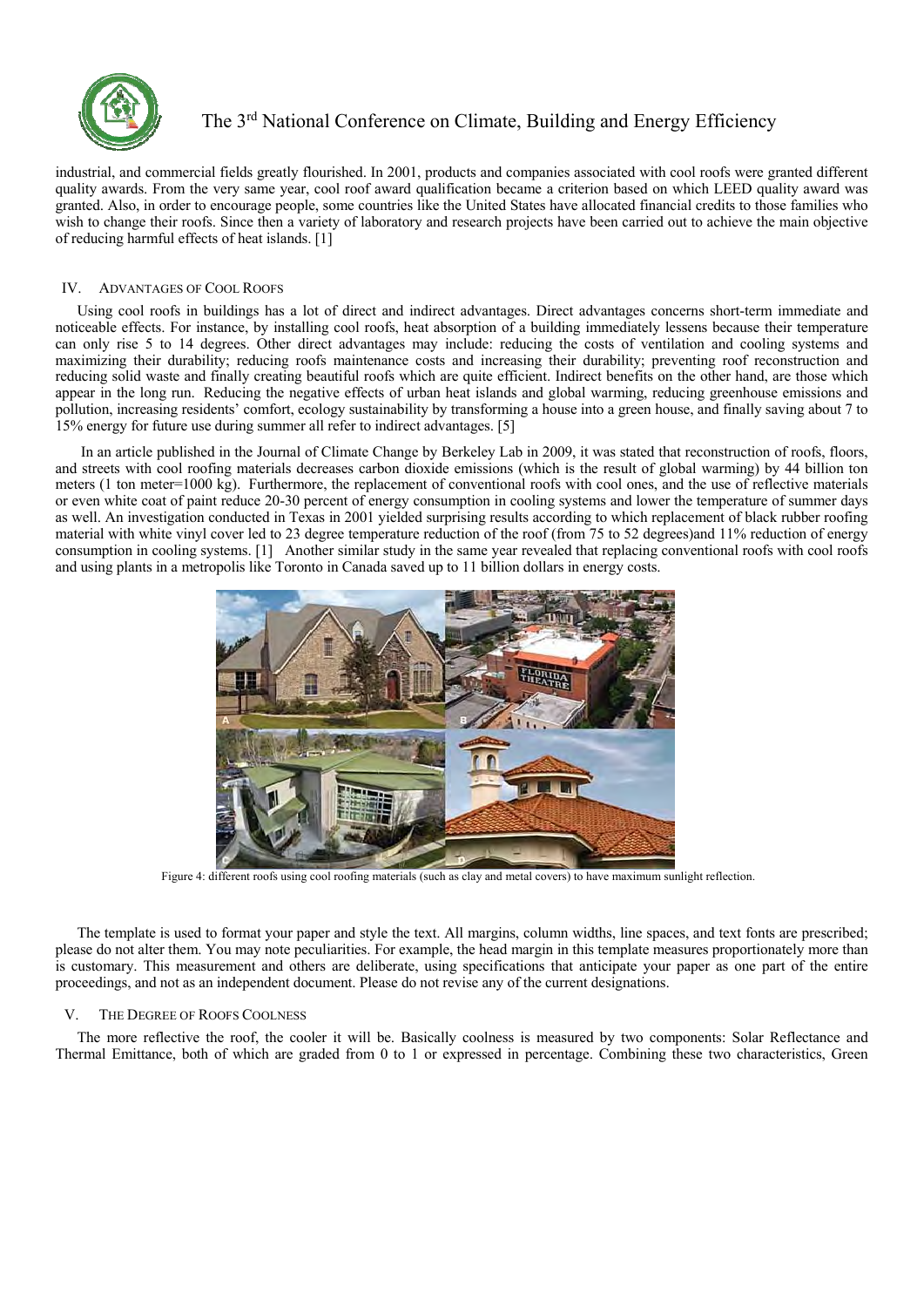

Building Association of America introduced Solar Reflectance Index, which shows the degree a surface is warmed in the sunlight and indicates the impacts of emission and reflection of sunrays on the surface temperature. [6] Solar Reflectance Index is measured on the scale of 0 to 100.

Different kinds of cool roofs:

- Roofs with essentially cool roofing materials; roofing materials are inherently reflective. For instance asphalt roofs reflect only about 6 to 26% of sunlight while thermoplastic white vinyl roofs reflect about 80% of sunlight and release 70% heat. [6]
- Roofs with cool covers; one way to convert conventional roofs to cool ones is using roofs covers which has energy label.
- Green roofs; growing plants on roofs.



Figure 5: Albido of different roofing materials



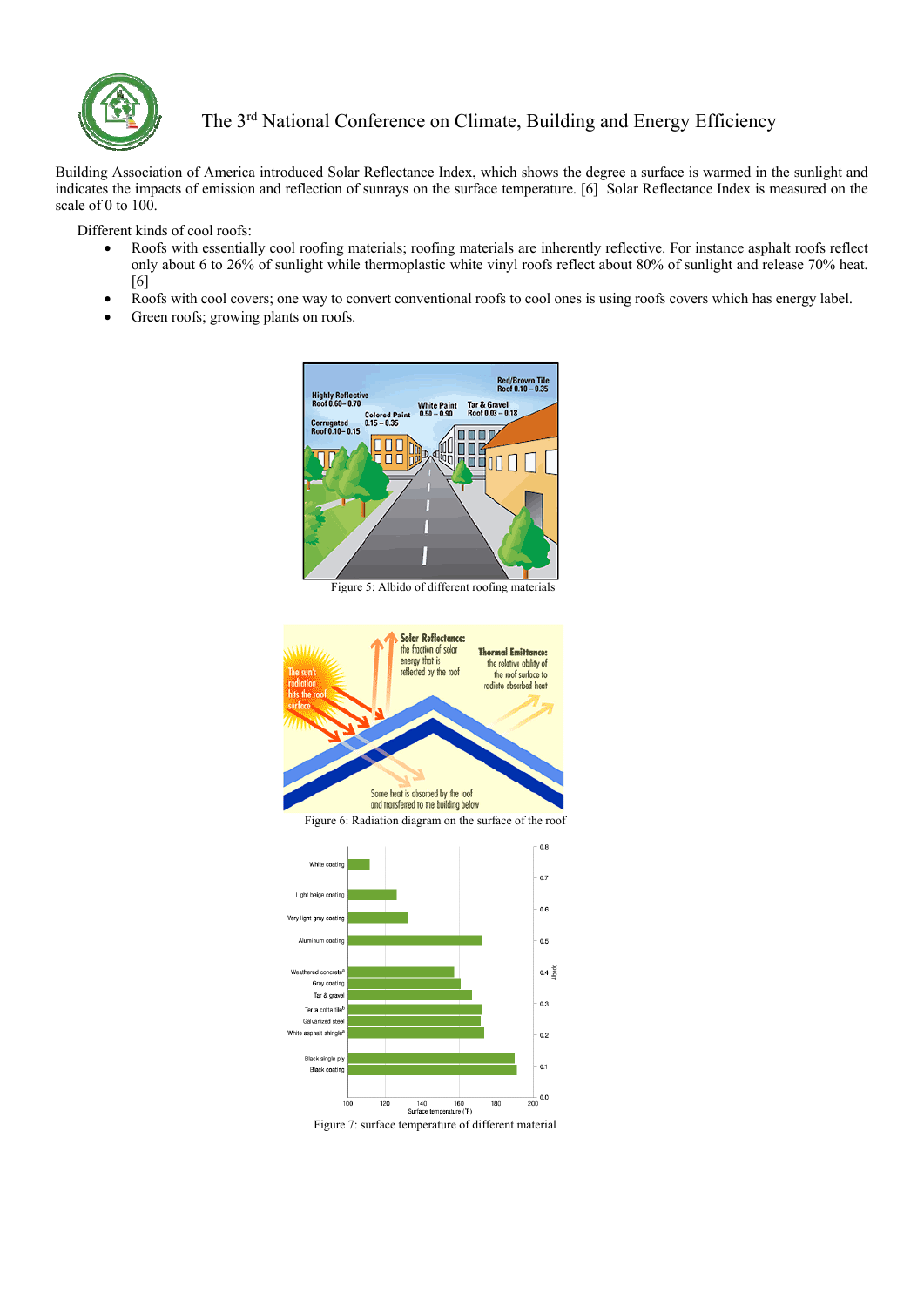



Figure 8: Different types of cool roofs and green roofs

### VI. ENERGY CALCULATORS

In order to choose appropriate roofing materials, two programs of 'Cool Roof Calculator Program of America's Energy Department' and 'Cool Roof Calculator of America's Environmental Protection Agency' provide online information regarding the area, climate, and the required amount of energy consumption. Detailed knowledge of these two items is quite necessary in selecting the best and most efficient roofing materials. In addition, 'Star Energy' roof measurement calculator not only examines the materials to have this quality but also estimates the expenses in terms of the size of the building and its location. To help people choose the right roofing products which will eventually lead to building sustainable buildings, particular plans (using cool roofs is one of them) have been regulated to promote this objective. Among them receiving these awards can be pointed out:

**Energy Star** is a label which is designed by DOE and EPA to reduce greenhouse gas emissions.

**LEED** (GBS) is a rating system of organizing energy and environmental design which is given on behalf of America's Green Building. LEED is a standard mark to highlight sustainable buildings and material selection in designing buildings.

**GREEN GLOBES** is a system in Canada and America to establish standards of energy consumption in buildings, comparing it with statistics and EPA BREEAM index. It is a method to design sustainable buildings and determine standards for building construction in Europe.

### VII. INTRODUCING ROOFING MATERIALS

Cool Roof Rating Council (CRRC) has developed accurate methods for evaluating and labeling solar reflectance and thermal emittance of roofing products. CRRC provides online information regarding 850 construction products and the companies offering them. The following points are considered to be necessary by CRRC in order to determine appropriate products:

- Climate: in cold climate, cool roofs are not basically different from each other, but it is better to use green roofs.
- Sustainability issues: recycling materials, reusing, durability, the amount of toxic materials, etc.
- Slope: gradual or light slope (less than 2%) reflectance 25%, steep slope (more than 2%)reflectance 65%
- Objectives: saving energy and fulfilling environmental requirements
- Project location
- Aesthetic issues



Figure 8: Concrete tiles with high Albido, roofs made of modified bitumen, a shingle combined with asphalt.

| $R = 0.41$ | $R = 0.44$ | $R = 0.44$   | $R = 0.48$ | $R = 0.46$          | $R = 0.41$ |
|------------|------------|--------------|------------|---------------------|------------|
| black      | blue       | <b>SUNNY</b> | terracotta | <i><b>Green</b></i> | chocolate  |
|            |            |              |            |                     |            |
| $R = 0.04$ | $R = 0.18$ | R=0.21       | $R = 0.33$ | $R = 0.17$          | $R = 0.12$ |

Figure 9: Clay tiles with former colors (on top) and modified pigments (at the bottom), their reflectance is significantly different.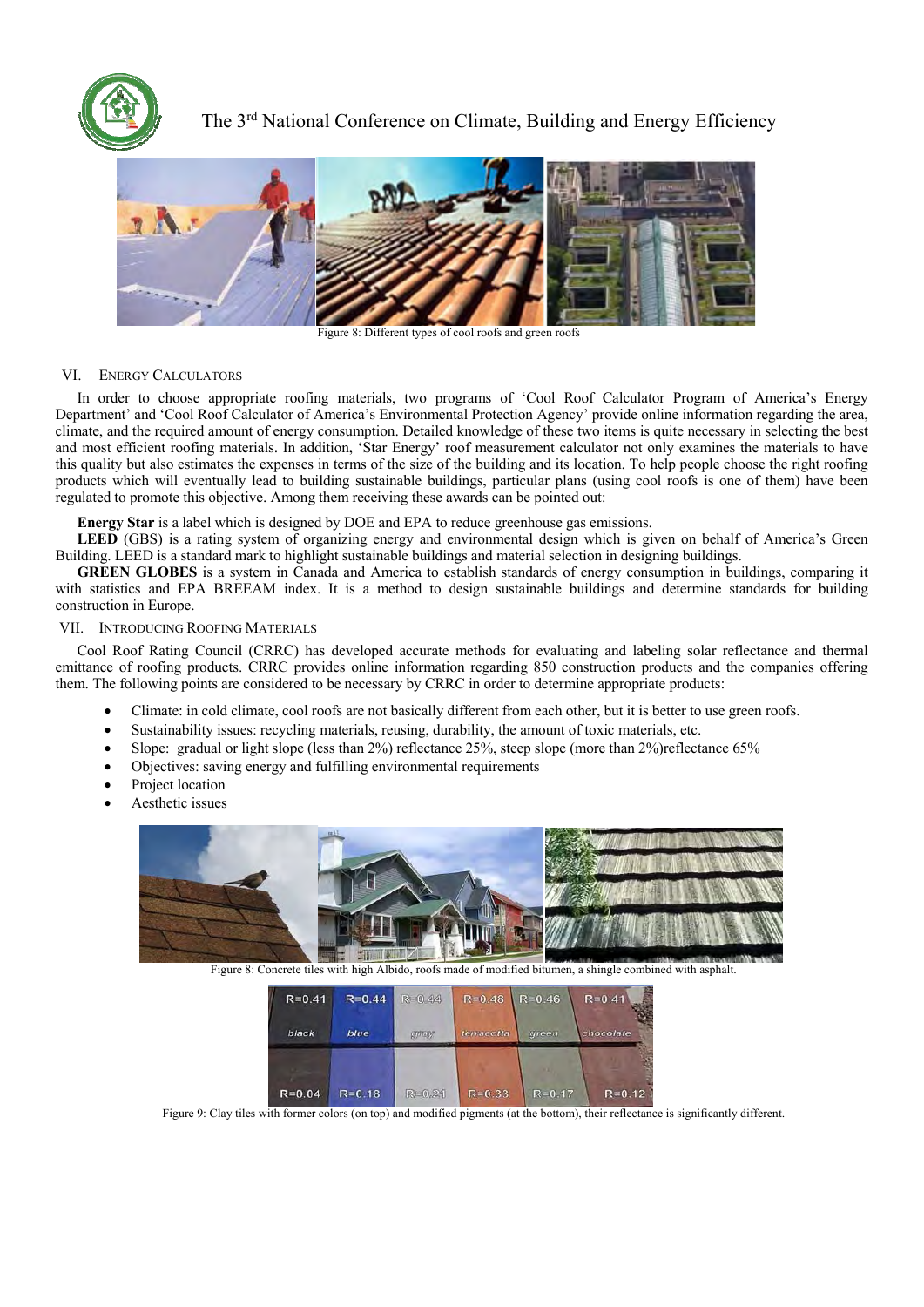

Construction industry offers a great variety of products. Some companies, apart from offering new products, introduce current popular products with new formulas to the market; such as different kinds of concrete, clay, cement, or metal tiles, paper-based insulation, elastomeric cover (polymer with elastic feature), and various roof covers made up of recyclable natural materials. White is not the only color for cool roofs. Berkeley Laboratory and Oak Ridge lab has developed pigments that have reflective properties. Roofing materials are generally classified into three main categories: different types of roof construction materials, roof covers, and color. [7] The following table shows materials which are extensively used in cool roofs.

#### Table 1: Introducing cool roofs materials

| <b>Type of material</b>  | <b>Name of Material</b>     | <b>Features</b>                                                                                                                                                                                                                                                                                           |
|--------------------------|-----------------------------|-----------------------------------------------------------------------------------------------------------------------------------------------------------------------------------------------------------------------------------------------------------------------------------------------------------|
|                          | Asphalt shingles            | Combined layers of asphalt with natural wool<br>and fiberglass which are placed in the<br>intended location with high heat and light<br>emission. The final layer can be made of<br>silicone with tiny pigments.<br>Factory types, with hard solid panels and<br>reflective covers ready to be installed. |
| <b>Roofing materials</b> | Roof foam                   | Another type which is installed in the<br>intended place. Liquid is sprayed on roofs and<br>it will get hard after sometime.                                                                                                                                                                              |
|                          | Metal                       | As shingles and planks plus different types of<br>fillers and connections in different colors and<br>textures.                                                                                                                                                                                            |
|                          | Modified bitumen            | Modified bitumen with plastic and layers of<br>fortifying materials and reflective covers.                                                                                                                                                                                                                |
|                          | White covers                | White covers having transparent polymeric<br>materials such as acrylic and pigments such as<br>titanium dioxide which makes them opaque<br>and reflective.                                                                                                                                                |
| <b>Final roof cover</b>  | Colored cover               | Covers with colored ting which are reflective.<br>Such colors can be dark too, but they are<br>mainly bright colors like lemon yellow and<br>have herbal fibers.                                                                                                                                          |
|                          | Aluminum cover              | Sheets of aluminum brought from the factory<br>to be placed on the asphalt roofs.                                                                                                                                                                                                                         |
|                          | Shingle, plank, and tiles   | Different roofing materials placed on each<br>other such as bitumen boards which are cheap<br>and easy to use. They have different forms,<br>colors and textures which can reflect sunlight<br>and emit heat.                                                                                             |
| <b>Final roof cover</b>  | Polymeric planks            | Building materials in which its polymeric<br>materials are made of bituminous<br>hydrocarbon materials and industrial plastics<br>such as EPMD and polymers such as PVC<br>and poly phenylene                                                                                                             |
|                          | Single-layer cover          | Prefabricated plates made of rubber polymers<br>for roofs with steep or light slopes which are<br>pasted on the roofs with special glues.                                                                                                                                                                 |
|                          | Flexible single-layer cover | Such as EPDM, welding is not used to fill the<br>empty spaces; cement is used instead.                                                                                                                                                                                                                    |